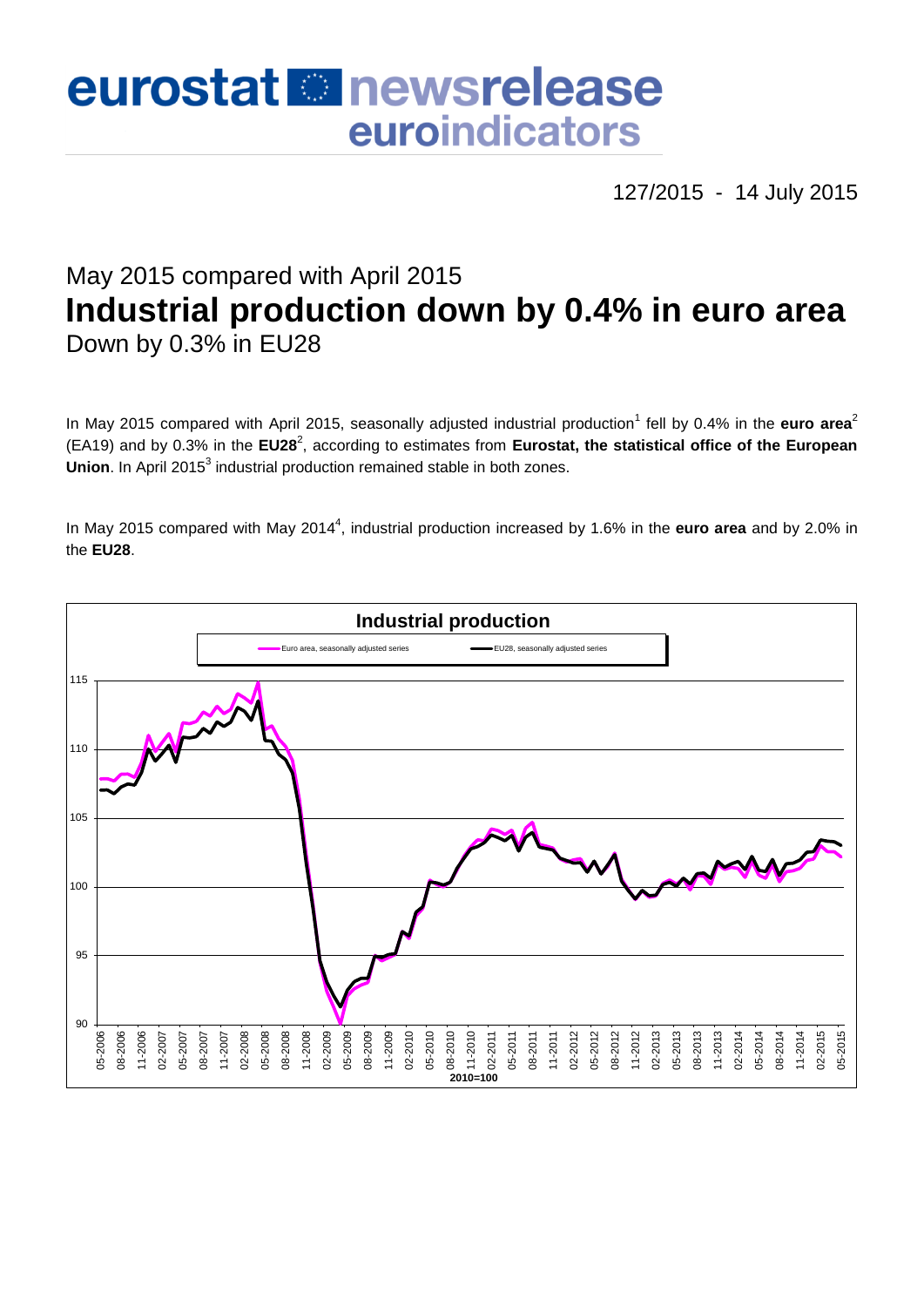#### **Monthly comparison by main industrial grouping and by Member State**

The decrease of 0.4% in industrial production in the **euro area** in May 2015, compared with April 2015, is due to production of energy falling by 3.2% and non-durable consumer goods by 1.4%, while intermediate goods increased by 0.1%, durable consumer goods by 0.4% and capital goods by 1.0%.

In the **EU28**, the decrease of 0.3% is due to production of energy falling by 1.2%, non-durable consumer goods by 0.6% and intermediate goods by 0.2%, while durable consumer goods were stable. Capital goods rose by 0.6%.

The largest decreases in industrial production were registered in **Ireland** (-6.9%), the **Netherlands** (-5.7%) and **Greece** (-5.1%), and the highest increases in **Croatia** (+2.6%), **Lithuania** (+1.7%) and **Portugal** (+1.0%).

#### **Annual comparison by main industrial grouping and by Member State**

The increase of 1.6% in industrial production in the **euro area** in May 2015, compared with May 2014, is due to production of durable consumer goods rising by 4.8%, capital goods by 4.1% and intermediate goods by 2.2%, while non-durable consumer goods fell by 0.5% and energy by 4.2%.

In the **EU28**, the increase of 2.0% is due to production of capital goods rising by 4.2%, durable consumer goods by 4.1% and intermediate goods by 2.2%, while non-durable consumer goods fell by 0.4% and energy by 0.9%.

The highest increases in industrial production were registered in **Malta** (+9.5%), **Latvia** (+6.5%) and **Hungary** (+6.2%), and the largest decreases in the **Netherlands** (-7.4%), **Finland** (-5.1%) and **Ireland** (-5.0%).

- 1. The index of industrial production measures the evolution of the volume of production for industry excluding construction, based on data adjusted for working day and seasonal effects. Seasonally adjusted euro area and EU series are calculated by aggregating the seasonally adjusted national data. Eurostat carries out the seasonal adjustment of the data for those countries that do not adjust their data for seasonal effects. Missing observations from Member States for recent months are estimated for the calculation of the euro area and the EU aggregates. The weights of the Member States in the EU and euro area aggregates can be found at: <https://circabc.europa.eu/w/browse/5e6d1e48-056c-4c6a-8278-3ab138bcf575> See file: EU-28\_EA-19\_NEWS\_RELEASE\_WEIGHTINGS\_2010 More detailed data can be found in the short-term business statistics database on the Eurostat website: <http://ec.europa.eu/eurostat/web/short-term-business-statistics/data/database> More information about the industrial production index can be found in Statistics explained: [http://ec.europa.eu/eurostat/statistics-explained/index.php/Industrial\\_production\\_\(volume\)\\_index\\_overview](http://ec.europa.eu/eurostat/statistics-explained/index.php/Industrial_production_(volume)_index_overview)
- 2. The euro area (EA19) includes Belgium, Germany, Estonia, Ireland, Greece, Spain, France, Italy, Cyprus, Latvia, Lithuania, Luxembourg, Malta, the Netherlands, Austria, Portugal, Slovenia, Slovakia and Finland. The European Union (EU28) includes Belgium, Bulgaria, the Czech Republic, Denmark, Germany, Estonia, Ireland, Greece, Spain, France, Croatia, Italy, Cyprus, Latvia, Lithuania, Luxembourg, Hungary, Malta, the Netherlands, Austria, Poland, Portugal, Romania, Slovenia, Slovakia, Finland, Sweden and the United Kingdom. The tables also include Norway.
- 3. Compared with data issued in the News Release 103/2015 of 12 June 2015, the monthly percentage changes for April 2015 have been revised from +0.1% to 0.0% in both the euro area and in the EU28. The annual percentage change has been revised from +0.8% to +0.9% in the euro area and remains unchanged at +1.2% in the EU28.
- 4. Based on data adjusted for working days.

Issued by: **Eurostat Press Office**

For further information on data:

**Tim ALLEN Tel: +352-4301-33 444 [eurostat-pressoffice@ec.europa.eu](mailto:eurostat-pressoffice@ec.europa.eu)**

**Sarmite VISOCKA Tel: +352-4301-32 762 [sarmite.visocka@ec.europa.eu](mailto:sarmite.visocka@ec.europa.eu)**

**Media requests**: Eurostat media support / Tel: +352-4301-33 408 / [eurostat-mediasupport@ec.europa.eu](mailto:eurostat-mediasupport@ec.europa.eu) **EXAMPLE** [ec.europa.eu/eurostat/](http://ec.europa.eu/eurostat/) **WELLEURENT CONTROLLEURENT CONTROLLEURENT** 

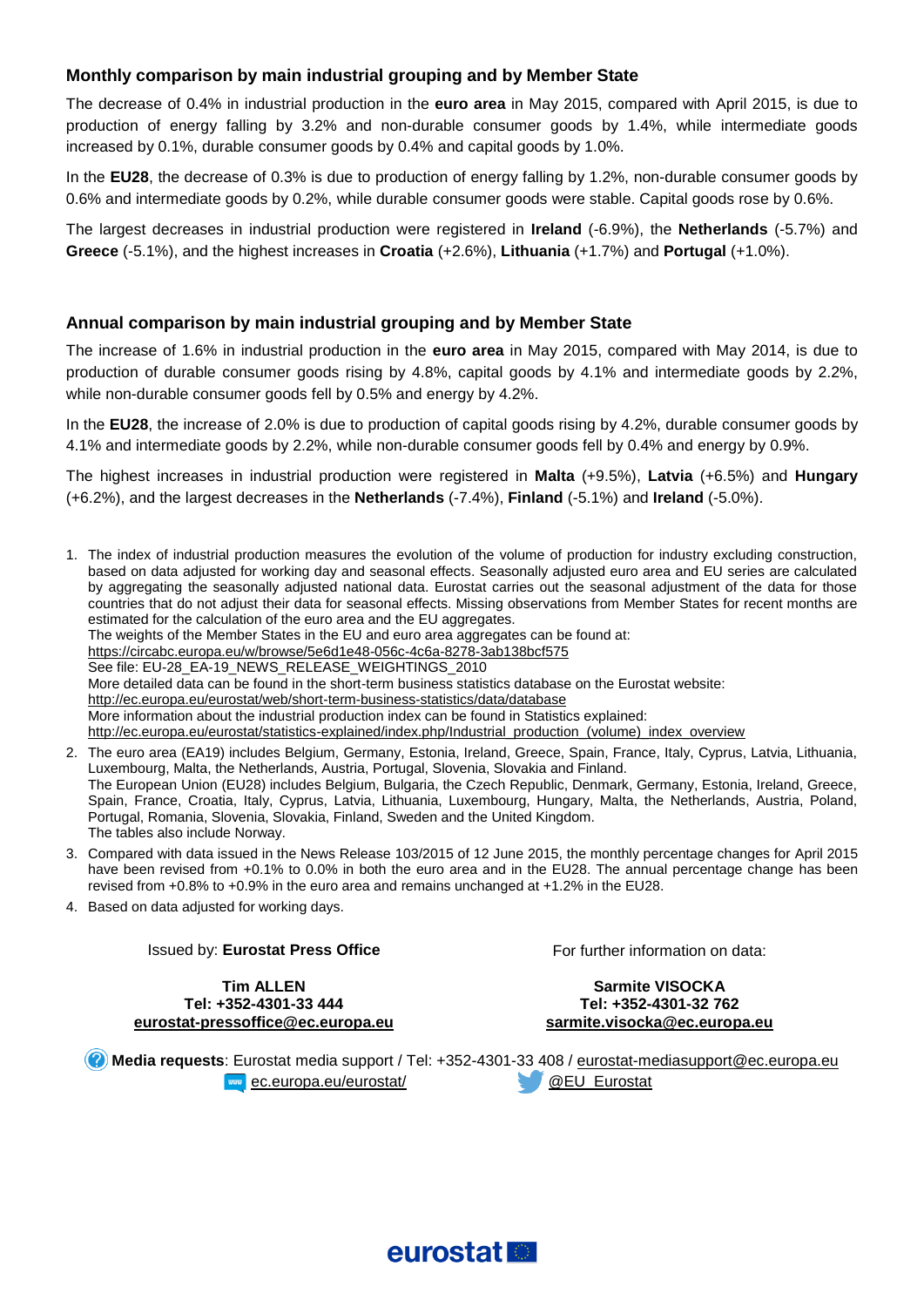#### **Industrial production**

% change compared with previous month\*

|                            | <b>Dec-14</b> | $Jan-15$ | Feb-15 | <b>Mar-15</b> | Apr-15 | <b>May-15</b> |
|----------------------------|---------------|----------|--------|---------------|--------|---------------|
| <b>EA19</b>                |               |          |        |               |        |               |
| Total industry             | 0.6           | 0.1      | 1.0    | $-0.4$        | 0.0    | $-0.4$        |
| Intermediate goods         | 1.1           | 0.0      | 0.0    | 0.0           | 0.1    | 0.1           |
| Energy                     | 1.0           | 1.5      | 1.3    | $-1.6$        | $-1.3$ | $-3.2$        |
| Capital goods              | 1.1           | $-0.1$   | 0.7    | $-0.3$        | 0.5    | 1.0           |
| Durable consumer goods     | 1.9           | $-1.7$   | 0.7    | $-0.4$        | 0.9    | 0.4           |
| Non-durable consumer goods | $-0.4$        | $-0.6$   | 2.4    | 0.3           | $-0.4$ | $-1.4$        |
| <b>EU28</b>                |               |          |        |               |        |               |
| Total industry             | 0.6           | 0.0      | 0.8    | $-0.1$        | 0.0    | $-0.3$        |
| Intermediate goods         | 0.9           | 0.2      | 0.2    | 0.2           | $-0.1$ | $-0.2$        |
| Energy                     | 0.4           | 1.2      | 0.6    | $-0.7$        | $-0.3$ | $-1.2$        |
| Capital goods              | 1.3           | $-0.3$   | 0.8    | 0.0           | 0.5    | 0.6           |
| Durable consumer goods     | 1.8           | $-1.4$   | 0.3    | $-0.1$        | 0.5    | 0.0           |
| Non-durable consumer goods | $-0.2$        | $-0.6$   | 1.6    | 0.6           | $-1.0$ | $-0.6$        |

| <b>Total industry</b> | <b>Dec-14</b> | <b>Jan-15</b> | <b>Feb-15</b> | <b>Mar-15</b> | Apr-15 | <b>May-15</b> |
|-----------------------|---------------|---------------|---------------|---------------|--------|---------------|
| <b>EA19</b>           | 0.6           | 0.1           | 1.0           | $-0.4$        | 0.0    | $-0.4$        |
| <b>EU28</b>           | 0.6           | 0.0           | 0.8           | $-0.1$        | 0.0    | $-0.3$        |
| <b>Belgium</b>        | $-1.7$        | 1.6           | $-3.1$        | 3.4           | $-1.4$ |               |
| <b>Bulgaria</b>       | $1.0$         | 1.7           | $-0.7$        | $-1.4$        | 0.4    | 0.4           |
| <b>Czech Republic</b> | 1.1           | $-0.2$        | 0.8           | $-0.1$        | 0.7    | $-0.5$        |
| <b>Denmark</b>        | 1.2           | $-2.3$        | $-0.1$        | 4.3           | $-2.4$ | $-2.6$        |
| Germany               | 1.0           | $-0.3$        | 0.2           | $-0.5$        | 0.8    | 0.0           |
| <b>Estonia</b>        | $-0.7$        | $-2.9$        | 1.1           | $-0.5$        | 1.1    | $-1.5$        |
| Ireland               | $-6.5$        | 2.5           | 24.4          | $-10.1$       | $-0.4$ | $-6.9$        |
| Greece                | $-1.7$        | 0.1           | 3.0           | 0.4           | $-1.9$ | $-5.1$        |
| <b>Spain</b>          | 0.3           | 0.2           | 0.7           | 1.1           | $-0.2$ | 0.4           |
| <b>France</b>         | 1.4           | 0.4           | 0.5           | 0.0           | $-0.9$ | 0.3           |
| Croatia               | $-0.2$        | $-4.0$        | 3.4           | 2.5           | $-4.1$ | 2.6           |
| Italy                 | 0.7           | $-0.7$        | 0.8           | 0.5           | $-0.3$ | 0.9           |
| <b>Cyprus</b>         | 0.7           | 0.1           | 1.4           | 0.3           | 1.8    |               |
| Latvia                | 0.1           | $-2.6$        | 0.9           | 11.1          | 1.8    | $-2.1$        |
| Lithuania             | $-2.8$        | $-3.9$        | 6.0           | $-4.3$        | 3.5    | 1.7           |
| Luxembourg            | 3.8           | $-6.9$        | 2.0           | $-0.1$        | 1.3    | $-2.2**$      |
| Hungary               | $-1.5$        | 5.1           | $-0.7$        | 2.5           | $-0.1$ | $-0.2$        |
| <b>Malta</b>          | $-3.0$        | 6.7           | $-1.0$        | 0.1           | 0.4    | 0.9           |
| <b>Netherlands</b>    | 0.7           | 2.1           | 0.6           | $-4.1$        | $-1.3$ | $-5.7$        |
| <b>Austria</b>        | 2.4           | 0.5           | 0.4           | $-0.8$        | $-0.2$ |               |
| Poland                | 2.2           | 0.3           | 1.0           | 0.6           | $-2.0$ | 0.9           |
| Portugal              | $-1.8$        | 1.8           | $-0.9$        | 0.5           | 2.6    | 1.0           |
| Romania               | 0.1           | 1.1           | 0.2           | 0.2           | $-0.2$ | $-0.1$        |
| Slovenia              | 0.3           | 1.9           | $-0.1$        | 0.5           | $-0.1$ | 0.7           |
| Slovakia              | 1.7           | $-0.2$        | 0.2           | 1.7           | $-0.8$ | 0.1           |
| <b>Finland</b>        | $-0.4$        | $-1.5$        | $-0.5$        | $-0.2$        | 0.0    | $-0.8$        |
| Sweden                | 1.3           | $-2.1$        | 1.3           | 0.9           | 2.1    | $-0.7$        |
| <b>United Kingdom</b> | $-0.1$        | $-0.1$        | 0.2           | 0.6           | 0.3    | 0.4           |
| <b>Norway</b>         | 0.2           | $-2.8$        | 2.5           | 1.4           | $-5.0$ | 0.9           |

\* Working day and seasonally adjusted

\*\* Estimated by Member State

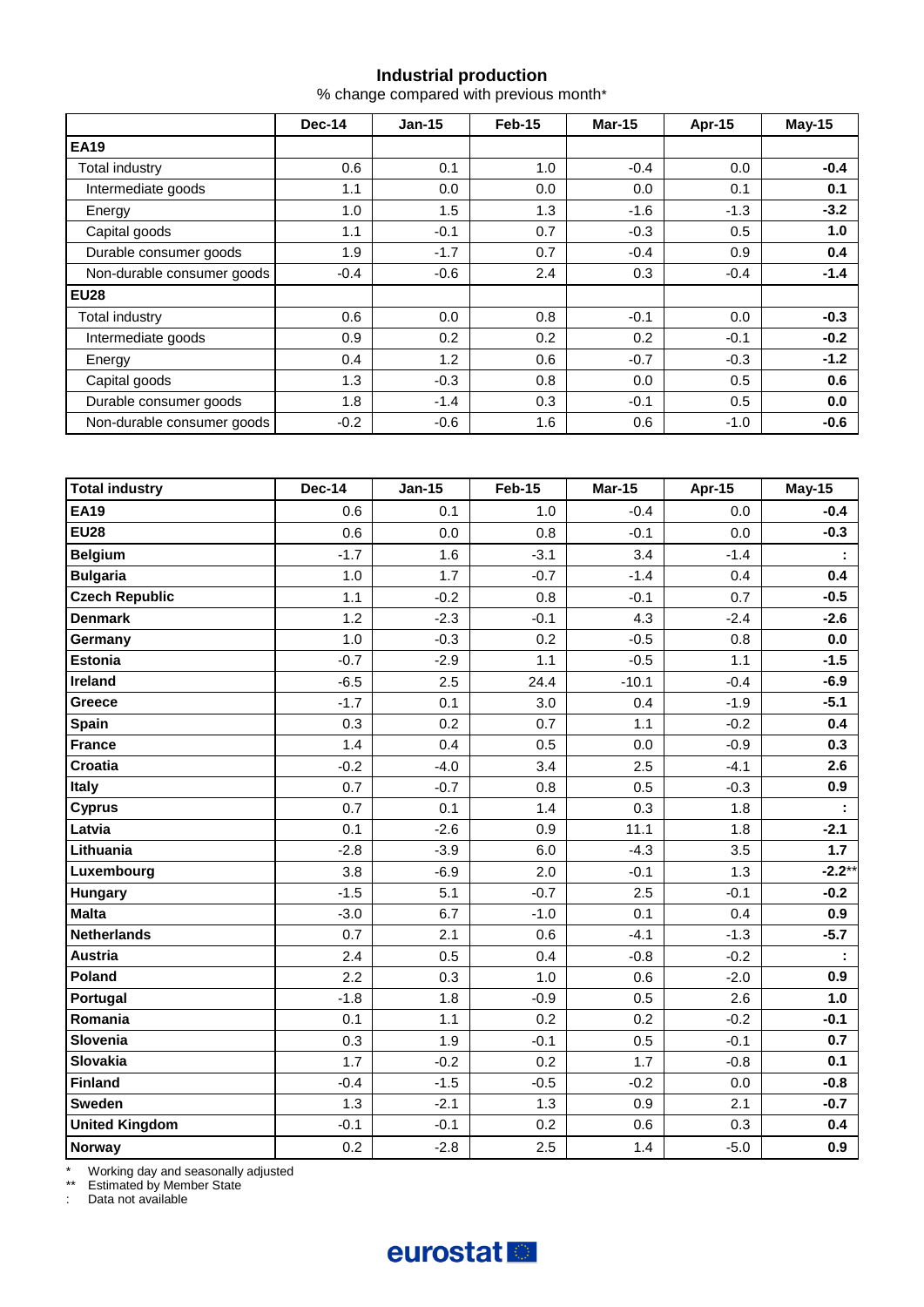#### **Industrial production**

% change compared with same month of the previous year\*

|                            | Dec-14 | $Jan-15$ | Feb-15 | <b>Mar-15</b> | Apr-15 | $May-15$ |
|----------------------------|--------|----------|--------|---------------|--------|----------|
| <b>EA19</b>                |        |          |        |               |        |          |
| Total industry             | 0.7    | 0.6      | 1.9    | 2.1           | 0.9    | 1.6      |
| Intermediate goods         | 0.2    | $-0.3$   | $-0.4$ | 0.3           | 0.0    | 2.2      |
| Energy                     | $-1.9$ | 2.6      | 6.9    | 4.5           | 0.7    | $-4.2$   |
| Capital goods              | 1.9    | 0.4      | 1.4    | 1.3           | 2.2    | 4.1      |
| Durable consumer goods     | 1.0    | 0.5      | 0.8    | $-1.2$        | 1.7    | 4.8      |
| Non-durable consumer goods | 1.8    | 0.2      | 2.6    | 4.8           | $-0.3$ | $-0.5$   |
| EU <sub>28</sub>           |        |          |        |               |        |          |
| Total industry             | 1.1    | 1.0      | 1.8    | 2.2           | 1.2    | 2.0      |
| Intermediate goods         | 1.1    | 0.5      | 0.5    | 1.1           | 0.6    | 2.2      |
| Energy                     | $-2.0$ | 1.6      | 4.2    | 3.1           | 1.3    | $-0.9$   |
| Capital goods              | 2.7    | 1.3      | 2.0    | 2.0           | 2.5    | 4.2      |
| Durable consumer goods     | 3.4    | 1.8      | 1.7    | 0.6           | 1.9    | 4.1      |
| Non-durable consumer goods | 1.3    | 0.5      | 1.4    | 3.7           | $-1.0$ | $-0.4$   |

| <b>Total industry</b> | <b>Dec-14</b> | <b>Jan-15</b> | <b>Feb-15</b> | <b>Mar-15</b> | Apr-15 | <b>May-15</b> |
|-----------------------|---------------|---------------|---------------|---------------|--------|---------------|
| <b>EA19</b>           | 0.7           | 0.6           | 1.9           | 2.1           | 0.9    | 1.6           |
| <b>EU28</b>           | 1.1           | 1.0           | 1.8           | 2.2           | 1.2    | 2.0           |
| <b>Belgium</b>        | $-3.2$        | 1.8           | $-4.1$        | 2.3           | $-1.0$ | ÷             |
| <b>Bulgaria</b>       | 1.4           | 1.3           | 2.5           | 2.7           | 1.7    | 3.9           |
| <b>Czech Republic</b> | 5.1           | 5.0           | 4.6           | 3.7           | 4.3    | 4.6           |
| <b>Denmark</b>        | 2.7           | $-0.2$        | $-2.3$        | 4.0           | 0.7    | $-1.6$        |
| Germany               | 1.1           | 0.7           | 1.0           | 0.2           | 1.4    | 2.3           |
| <b>Estonia</b>        | 9.8           | 1.7           | 4.3           | 1.3           | $-0.2$ | $-2.3$        |
| Ireland               | 15.1          | 5.5           | 38.2          | 27.3          | 7.9    | $-5.0$        |
| Greece                | $-3.5$        | $-0.5$        | 1.7           | 5.3           | 0.8    | $-4.4$        |
| <b>Spain</b>          | 0.2           | 0.3           | 1.1           | 3.7           | 1.7    | 2.9           |
| <b>France</b>         | 0.6           | 1.4           | 1.7           | 2.0           | 0.5    | 3.0           |
| <b>Croatia</b>        | 5.3           | $-4.9$        | 1.8           | 3.5           | 1.2    | 4.4           |
| Italy                 | 0.2           | $-2.2$        | $-0.1$        | 1.4           | 0.1    | 3.0           |
| <b>Cyprus</b>         | $-0.9$        | $-1.2$        | 0.8           | $-0.2$        | 3.9    | ÷             |
| Latvia                | $-0.6$        | $-2.7$        | $-1.7$        | 8.7           | 10.2   | 6.5           |
| Lithuania             | 2.7           | 0.0           | 5.0           | 5.5           | 2.3    | 2.2           |
| Luxembourg            | 7.5           | 2.3           | 1.2           | $-0.1$        | 4.9    | $-0.2$ *      |
| Hungary               | 4.6           | 8.6           | 6.0           | 8.9           | 6.3    | 6.2           |
| <b>Malta</b>          | $-5.0$        | 9.0           | 3.5           | 0.6           | 9.1    | 9.5           |
| <b>Netherlands</b>    | $-1.6$        | 4.2           | 6.1           | 1.5           | $-4.0$ | $-7.4$        |
| <b>Austria</b>        | 2.0           | 0.8           | 2.2           | 3.0           | 1.2    |               |
| Poland                | 6.2           | 4.2           | 5.2           | 6.7           | 2.5    | 5.2           |
| Portugal              | $-0.8$        | $-0.8$        | $-1.7$        | 3.6           | $-0.5$ | 3.2           |
| Romania               | 3.2           | 4.0           | 3.7           | 2.0           | 4.4    | 2.0           |
| Slovenia              | 0.4           | 5.0           | 5.3           | 4.0           | 4.1    | 5.1           |
| Slovakia              | 2.7           | 2.1           | 3.5           | 11.0          | 4.7    | $1.2$         |
| <b>Finland</b>        | $-1.5$        | $-3.5$        | $-4.2$        | $-4.5$        | $-3.9$ | $-5.1$        |
| <b>Sweden</b>         | $-1.4$        | $-4.7$        | $-3.7$        | $-0.7$        | 1.5    | 4.8           |
| <b>United Kingdom</b> | 0.7           | 2.3           | 0.7           | 0.9           | 1.4    | 2.3           |
| <b>Norway</b>         | 3.5           | $-0.3$        | 2.0           | 2.2           | $-3.5$ | 4.1           |

\* Working day adjusted

\*\* Estimated by Member State

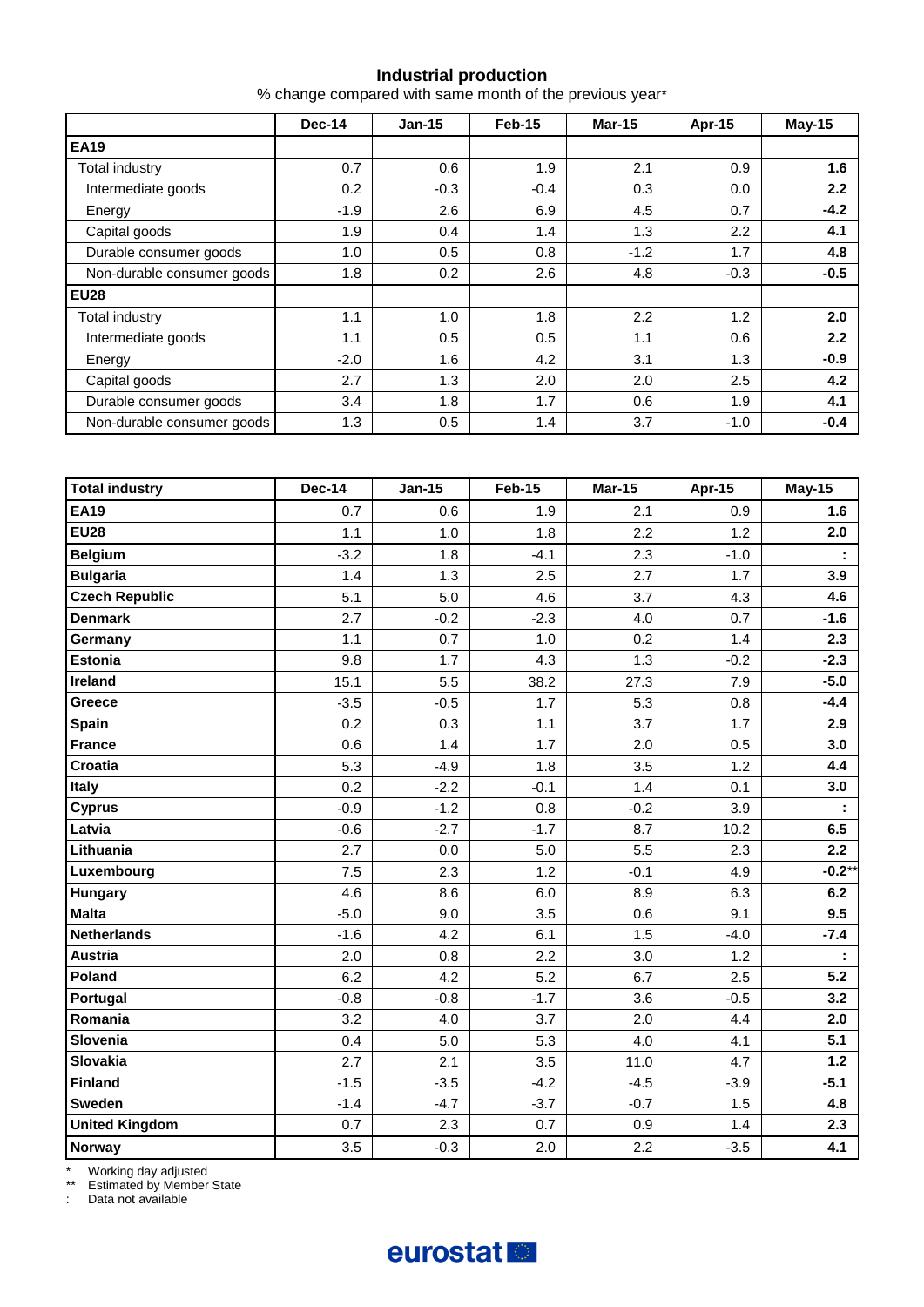#### **Production indices for total industry, working day and seasonally adjusted** (base year 2010)

|                       | 05/14 | 06/14 | 07/14 | 08/14 | 09/14 | 10/14 | 11/14 | 12/14 | 01/15 | 02/15 | 03/15 | 04/15 | 05/15 |
|-----------------------|-------|-------|-------|-------|-------|-------|-------|-------|-------|-------|-------|-------|-------|
| <b>EA19</b>           | 100.8 | 100.6 | 101.6 | 100.4 | 101.1 | 101.2 | 101.3 | 101.9 | 102.0 | 103.0 | 102.5 | 102.5 | 102.2 |
| <b>EU28</b>           | 101.2 | 101.1 | 102.0 | 100.8 | 101.7 | 101.7 | 101.9 | 102.5 | 102.5 | 103.4 | 103.3 | 103.3 | 103.0 |
| <b>Belgium</b>        | 103.4 | 105.8 | 102.7 | 101.7 | 104.5 | 103.1 | 104.6 | 102.8 | 104.4 | 101.1 | 104.5 | 103.1 |       |
| <b>Bulgaria</b>       | 105.8 | 105.2 | 106.3 | 105.6 | 107.4 | 108.3 | 108.4 | 109.6 | 111.4 | 110.6 | 109.1 | 109.5 | 109.9 |
| <b>Czech Republic</b> | 109.5 | 110.0 | 110.7 | 103.9 | 112.1 | 111.2 | 112.4 | 113.6 | 113.4 | 114.4 | 114.3 | 115.1 | 114.6 |
| <b>Denmark</b>        | 102.7 | 99.2  | 101.7 | 105.7 | 104.2 | 103.8 | 103.4 | 104.6 | 102.2 | 102.1 | 106.5 | 103.9 | 101.2 |
| Germany               | 107.0 | 107.4 | 109.0 | 105.7 | 107.7 | 108.0 | 108.1 | 109.2 | 108.9 | 109.1 | 108.6 | 109.5 | 109.5 |
| <b>Estonia</b>        | 130.2 | 129.6 | 133.4 | 130.0 | 131.5 | 130.4 | 131.7 | 130.8 | 127.0 | 128.4 | 127.7 | 129.1 | 127.2 |
| Ireland               | 129.2 | 98.1  | 116.2 | 118.2 | 119.3 | 122.4 | 125.2 | 117.1 | 120.0 | 149.3 | 134.2 | 133.7 | 124.5 |
| Greece                | 88.2  | 87.3  | 87.0  | 86.1  | 85.3  | 88.0  | 88.5  | 87.0  | 87.1  | 89.7  | 90.1  | 88.4  | 83.9  |
| <b>Spain</b>          | 91.2  | 90.6  | 90.8  | 90.8  | 91.6  | 91.4  | 91.3  | 91.5  | 91.7  | 92.4  | 93.4  | 93.3  | 93.6  |
| <b>France</b>         | 96.3  | 97.8  | 98.2  | 98.0  | 98.1  | 97.1  | 97.1  | 98.5  | 98.9  | 99.4  | 99.4  | 98.5  | 98.8  |
| Croatia               | 91.4  | 90.6  | 92.4  | 88.7  | 92.7  | 93.0  | 95.5  | 95.3  | 91.5  | 94.6  | 97.0  | 93.0  | 95.4  |
| <b>Italy</b>          | 90.3  | 91.4  | 90.8  | 91.1  | 90.5  | 90.6  | 90.9  | 91.5  | 90.9  | 91.6  | 92.1  | 91.8  | 92.6  |
| <b>Cyprus</b>         | 72.0  | 72.4  | 71.8  | 73.6  | 70.9  | 71.1  | 70.3  | 70.8  | 70.9  | 71.9  | 72.1  | 73.3  |       |
| Latvia                | 114.6 | 112.8 | 113.8 | 113.2 | 114.5 | 114.6 | 112.3 | 112.4 | 109.5 | 110.5 | 122.7 | 124.8 | 122.2 |
| Lithuania             | 116.5 | 113.3 | 115.0 | 111.6 | 114.6 | 121.0 | 119.8 | 116.4 | 111.9 | 118.6 | 113.5 | 117.5 | 119.5 |
| Luxembourg            | 97.6  | 96.7  | 98.9  | 97.8  | 98.3  | 96.6  | 100.1 | 103.9 | 96.7  | 98.6  | 98.6  | 99.9  | 97.7  |
| Hungary               | 113.3 | 115.4 | 117.0 | 110.5 | 113.8 | 110.8 | 114.5 | 112.8 | 118.5 | 117.7 | 120.7 | 120.6 | 120.3 |
| <b>Malta</b>          | 90.7  | 97.8  | 93.3  | 91.8  | 94.9  | 98.2  | 95.4  | 92.6  | 98.8  | 97.8  | 97.9  | 98.4  | 99.3  |
| <b>Netherlands</b>    | 97.9  | 95.6  | 97.3  | 98.0  | 96.1  | 95.3  | 96.0  | 96.7  | 98.7  | 99.3  | 95.2  | 94.0  | 88.6  |
| Austria               | 107.3 | 109.5 | 108.9 | 106.7 | 108.1 | 108.5 | 107.7 | 110.3 | 110.9 | 111.3 | 110.4 | 110.2 |       |
| Poland                | 112.9 | 113.4 | 114.8 | 113.4 | 114.7 | 115.2 | 115.3 | 117.8 | 118.2 | 119.4 | 120.1 | 117.7 | 118.8 |
| Portugal              | 95.2  | 94.5  | 95.9  | 97.2  | 92.7  | 95.3  | 95.3  | 93.6  | 95.3  | 94.4  | 94.9  | 97.4  | 98.4  |
| Romania               | 127.6 | 128.3 | 128.4 | 126.9 | 128.8 | 129.4 | 129.2 | 129.3 | 130.7 | 131.0 | 131.2 | 131.0 | 130.9 |
| Slovenia              | 100.1 | 101.6 | 103.5 | 100.8 | 100.3 | 102.6 | 101.9 | 102.2 | 104.1 | 104.0 | 104.5 | 104.4 | 105.1 |
| Slovakia              | 124.5 | 125.2 | 124.6 | 125.0 | 124.8 | 126.4 | 124.8 | 126.9 | 126.7 | 127.0 | 129.2 | 128.2 | 128.3 |
| <b>Finland</b>        | 95.2  | 93.8  | 94.1  | 94.1  | 94.3  | 94.4  | 93.7  | 93.3  | 91.9  | 91.4  | 91.2  | 91.2  | 90.5  |
| Sweden                | 91.5  | 94.5  | 93.9  | 93.5  | 92.7  | 93.7  | 93.6  | 94.8  | 92.8  | 94.0  | 94.8  | 96.8  | 96.1  |
| <b>United Kingdom</b> | 97.3  | 97.3  | 97.6  | 97.3  | 98.0  | 97.9  | 98.1  | 98.0  | 97.9  | 98.1  | 98.7  | 99.0  | 99.3  |
| <b>Norway</b>         | 90.9  | 96.8  | 96.4  | 96.0  | 99.4  | 99.9  | 97.8  | 98.0  | 95.3  | 97.7  | 99.1  | 94.1  | 94.9  |

\* Estimated by Member State